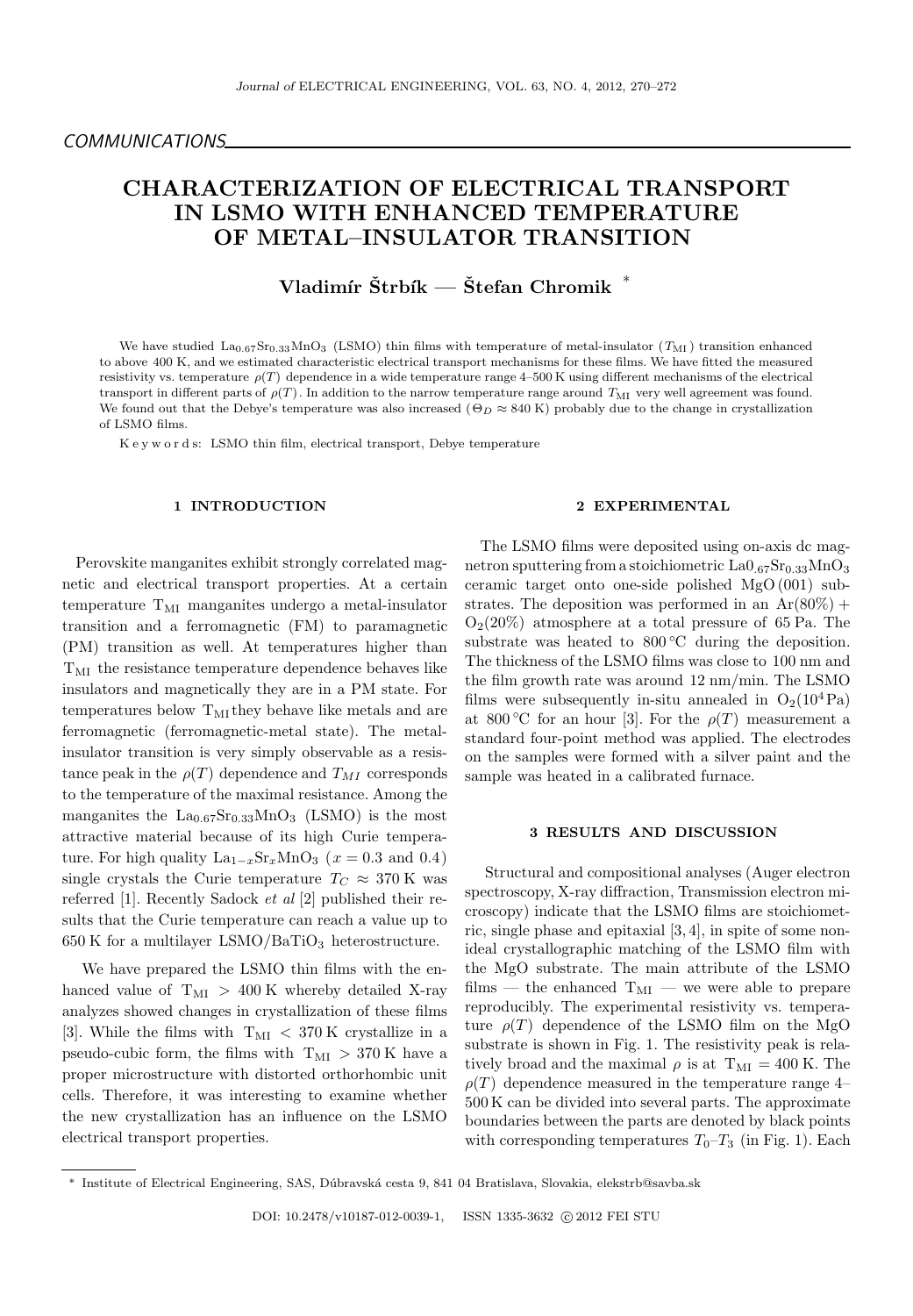

Fig. 1. The measured resistivity vs. temperature dependence of LSMO film on MgO substrate. The black points determinate the parts of dependence with own characteristic scattering mechanism (more in text)



Fig. 2. The plot of  $\ln(\rho/T)$  vs T<sup>-1</sup> dependence. Full line represents the SPH model

part of the  $\rho(T)$  is characterized by a specific scattering mechanism.

The resistivity in the lowest temperature range (below  $T_0 \approx 20 \text{ K}$  exhibits essentially constant value of the residual resistivity  $\rho_0$ , which is determined mainly by temperature independent scattering on impurities, defects, grain boundaries or domain walls. The typical value of  $\rho_0$  is in the range of 100–200 $\mu \Omega$ cm and it is about two times higher than  $\rho_0$  of the single crystal [1] or of the high quality LSMO thin films [5]. In the temperature range  $T_0-T_1$  (range 20-220 K) the resistivity data follows the  $T<sup>2</sup>$  dependence. Such a dependence of the resistivity is frequently observed and it is ascribed to the intrinsic property of La-based manganites [6] to electron-electron scattering [1] or to one-magnon scattering [7].

Above the temperature  $T_1(\approx 220 \text{ K})$  the resistivity increases much more than  $T^2$  dependence (see Fig. 1) and the temperature dependence of higher power is evident. The double exchange theory which describes the ferromagnetic ground state offers the  $T^{4.5}$  dependence of the resistivity due to an the electron-magnon scattering [8] and some supporting role in this temperature

range plays the electron-phonon scattering with the  $T^5$ dependence [5]. Recently we have introduced the modified polynomial fit formula  $\rho = \rho_0 + \rho_2 T^2 + \rho_N (T - T_N)^N$ , where  $\rho_0$ ,  $\rho_2$ ,  $\rho_N$  and  $T_N$  are fitting parameters and  $4.5 \leq N \leq 5$  [9]. This formula fits well the experimental dependence from 4 K up to the temperature  $T_2(\approx 355 \text{ K})$  (Fig. 1, full line for  $T < T_{\text{MI}}$ ) and has significantly increased temperature range of validity in comparison to previous approaches [1, 5–7], where authors fitted their experimental dependences only to temperatures 250–300 K. The temperature  $T_2$  appears significant because at this temperature the LSMO starts to undergo from the ferromagnetic to the paramagnetic state and simultaneously to the metal-insulator transition. This transition can be described only qualitatively. As it was mentioned above the electron-magnom and electron-phonon scatterings are responsible for the rapid increase of the resistivity in the temperature range  $T_1$ –  $T_2$ . For further temperature increase (above  $T_2$ ) the phonon scattering becomes stronger and a polaron conductivity is created. Just above  $T_2$  the polarons are heavy free carriers scattered by phonons and give positive  $d\rho/dT$  [6]. At the temperature  $T_{\text{MI}}$  the phonon scattering is so strong that the polaron carriers are localized and further electrical transport for the temperature above  $T_{\text{MI}}$  is possible only through a thermally activated hopping mechanism with negative  $d\rho/dT$  [6]. The transport in high-temperature range (above  $T_3 \approx 420 \text{ K}$ ) is well described by small polaron hopping (SPH) theory  $\rho = \rho_h \text{Texp}(E_h/k_B T)$  [10], where  $E_h$  is the hopping energy,  $k_B$  is Boltzman's constant and  $\rho_h$  is a resistivity coefficient. The full line in the temperature range above  $T_{\text{MI}}$  in Fig. 1 represents the SPH model. One can see that the presented transport mechanisms well describe the  $\rho(T)$  of the LSMO thin films with the enhanced  $T_{\text{MI}}$ .

The SPH model is valid for temperatures  $T > \Theta_D/2$ , where  $\Theta_D$  is Debye's temperature [11]. Our detailed graph (Fig. 2) indicates that the validity of the SPH model (full line) finishes at the temperature  $T \sim 420 \text{ K}$ eg  $\Theta_D \approx 840$  K. This is significantly higher than the reported one before  $\sim$  500 K [11, 12]. The increased value of  $\Theta_D$  can be evoked by the change in the crystallization of the LSMO thin films with  $T_{\text{MI}} > 370$  K and also the correlation between  $\Theta_D$  and T<sub>MI</sub> should be studied in more details.

### 4 CONCLUSIONS

We have prepared  $La_{0.67}Sr_{0.33}MnO_3$  (LSMO) thin films with the enhanced temperature of metal-insulator transition ( $T_{\text{MI}} \geq 400 \text{ K}$ ). The resistivity vs temperature  $\rho(T)$  dependence in the temperature range 4–500 K was characterized by different transport mechanisms in different parts of  $\rho(T)$ . The temperature independent scattering, electron-electron, one-magnon, electron-magnon